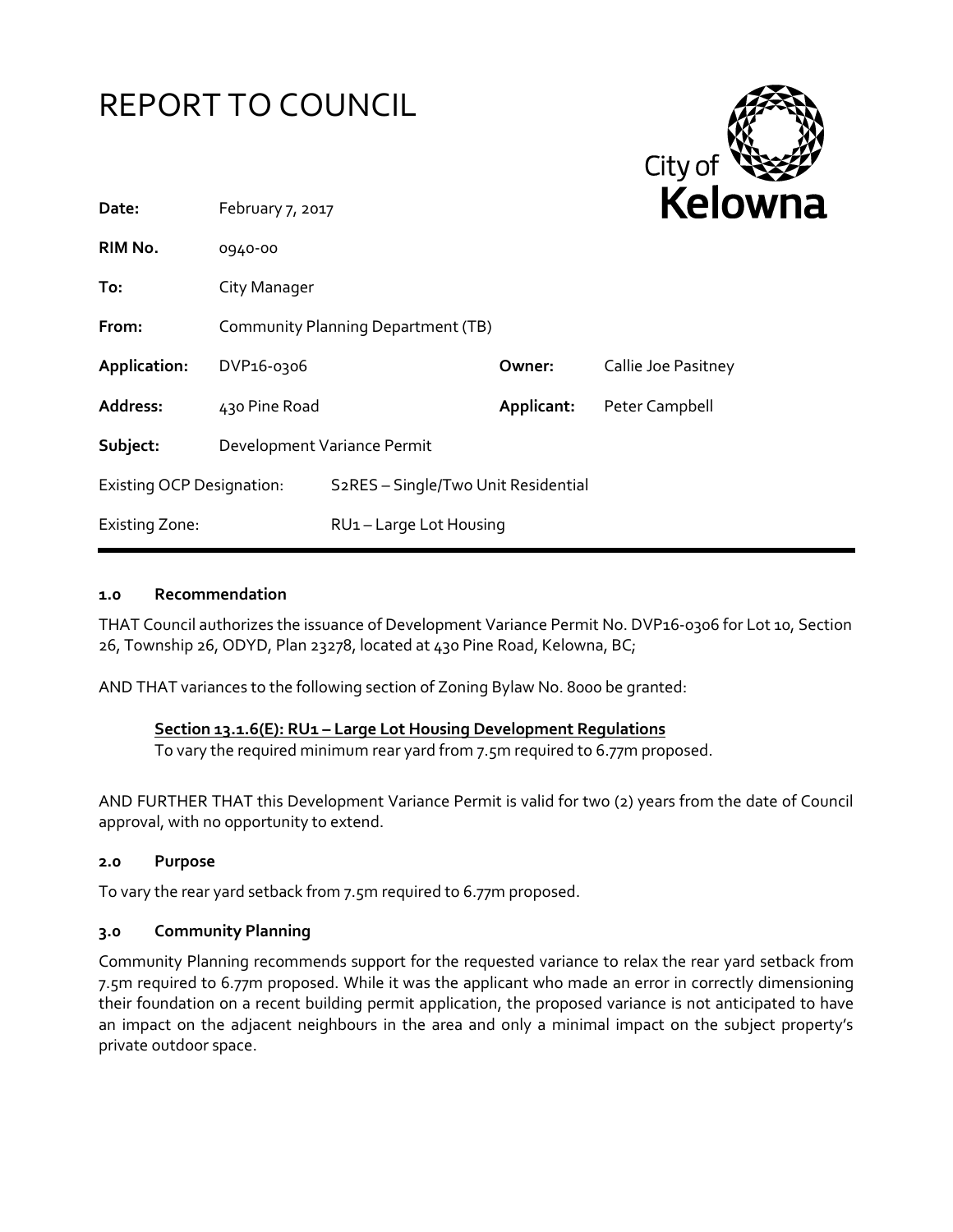# **4.0 Proposal**

# 4.1 Background

The existing single family home was constructed in 1973 with a crawl space and a car port. The applicant applied for a building permit on October 14, 2016 for an addition on the rear of the house for a bedroom, bathroom, and storage. The addition does not contain a secondary suite. The permit was issued on October 26, 2016. On November 23, 2016 a siting and footing inspection was completed and staff requested the applicant provide a survey certificate for the foundation, a typical City requirement.

The survey certificate indicated that the foundation that had been poured encroached into the rear yard setback on the south-west corner at 6.77m as opposed to 7.50m required (please see Attachment "A" and Attachment "B"). The applicant was advised to stop construction until a variance had been applied for and approved by Council.

# 4.2 Project Description

The site plan that was approved by building permit BP54081 was incorrect as submitted by the applicant. The dimensions of the house were in error, causing the proposed addition to be constructed encroaching in the rear yard.

The encroachment of 0.73m faces two adjacent properties' rear yards. It is anticipated the encroachment will have minimal visual impact, and minimal impact on the private outdoor space of the adjacent properties. There is existing landscaping and fencing that provides further screening from adjacent properties.

# 4.3 Site Context

The subject property is located in Rutland north of Mugford Road and west of Merrifield Road in a predominantly single family neighbourhood.

Specifically, adjacent land uses are as follows:

| <b>Orientation</b> | Zoning                              | <b>Land Use</b>           |
|--------------------|-------------------------------------|---------------------------|
| North              | RU1 – Large Lot Housing             | Single Family Residential |
| East               | RU6 – Two Dwelling Housing          | Duplex Housing            |
| South              | RU <sub>1</sub> – Large Lot Housing | Single Family Residential |
| West               | RU1 – Large Lot Housing             | Single Family Residential |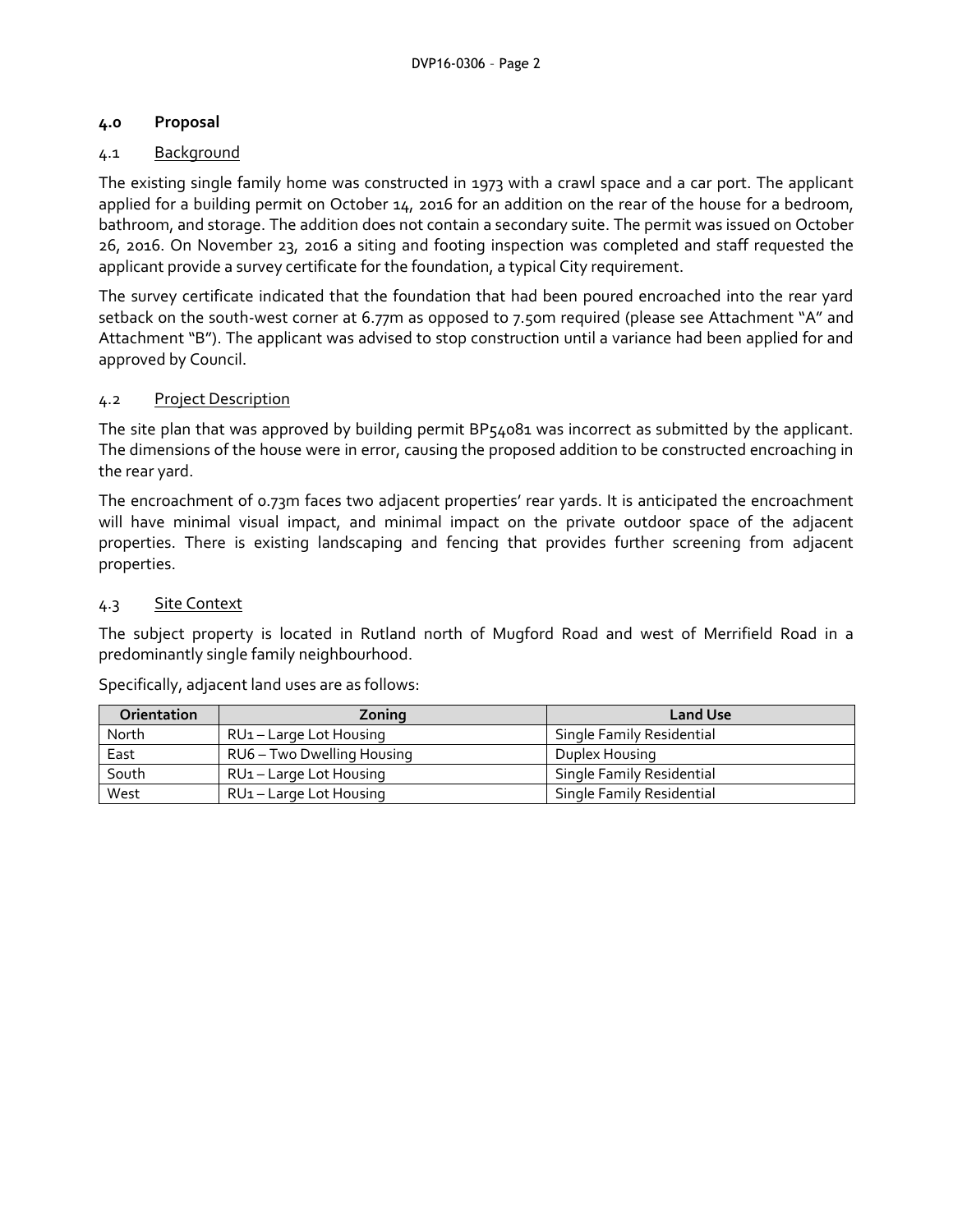

# **Subject Property Map:** 430 Pine Road

# 4.4 Zoning Analysis Table

| <b>Zoning Analysis Table</b>                                      |                              |                       |  |  |  |
|-------------------------------------------------------------------|------------------------------|-----------------------|--|--|--|
| <b>CRITERIA</b>                                                   | <b>RU1 ZONE REQUIREMENTS</b> | <b>PROPOSAL</b>       |  |  |  |
| <b>Existing Lot/Subdivision Requlations</b>                       |                              |                       |  |  |  |
| Lot Area                                                          | 550 $m2$                     | 1093.6 m <sup>2</sup> |  |  |  |
| Lot Width                                                         | 16.5 m                       | m                     |  |  |  |
| Lot Depth                                                         | 30.0 m                       | m                     |  |  |  |
| <b>Development Regulations</b>                                    |                              |                       |  |  |  |
| Site Coverage of Buildings                                        | 40%                          | 22%                   |  |  |  |
| Site Coverage of Buildings,<br>Driveways, and Parking             | 50%                          | 27%                   |  |  |  |
| <b>Front Yard</b>                                                 | 6.o m                        | 14.4 M                |  |  |  |
| Side Yard (south)                                                 | 2.0 <sub>m</sub>             | 2.2 <sub>m</sub>      |  |  |  |
| Side Yard (north)                                                 | 2.0 <sub>m</sub>             | 2.4 m                 |  |  |  |
| Rear Yard                                                         | 7.5 <sub>m</sub>             | $6.77 \text{ m}$ 0    |  |  |  |
| <b>O</b> Indicates a requested variance to the rear yard setback. |                              |                       |  |  |  |